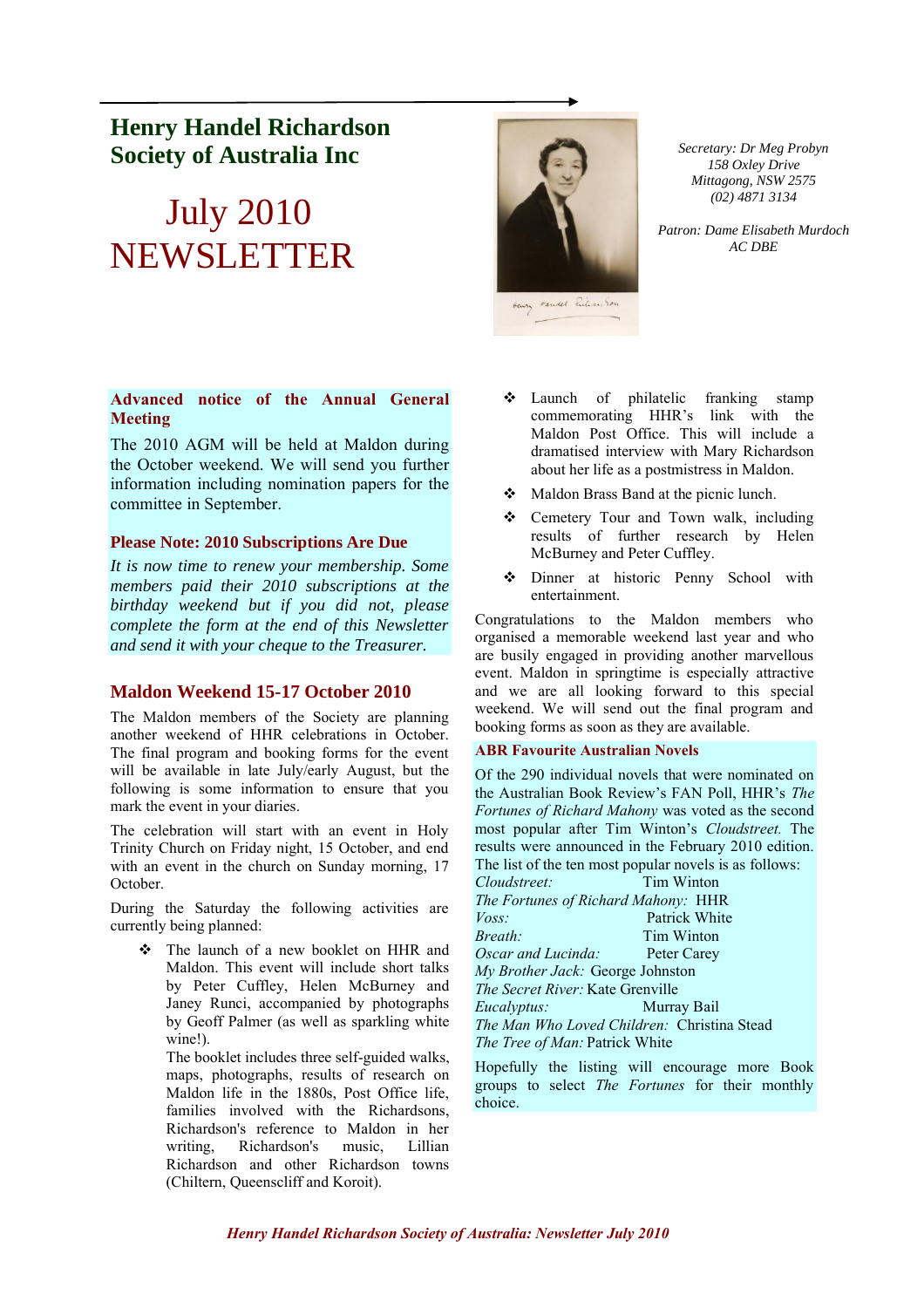# **Maldon Life**

#### Helen McBurney

In *Myself When Young*, Henry Handel Richardson writes about a number of 'the odd figures who stood out for me among Maldon's two thousand inhabitants'. From her descriptions it is not difficult to identify a number of these individuals and find out more about them. One such family is that of 'old Tom'.



#### *Old Tom*

The Calder family lived diagonally opposite the post office at the intersection of High and Francis Streets in Maldon. They had seven children at the time the Richardson family arrived in Maldon, including three girls of similar age to Ettie and Lil. There were also four brothers, one younger and three older.

*With this family we also spent many a jolly evening around the piano. Like ourselves they were naturally musical; played and sang at sight and some of the elder ones had really fine voices. And when the vocal scores of Pinafore and Patience came out we would take parts and sing the operas through from beginning to end.*

*They were the children of a man familiarly dubbed 'Old Tom,' who was something of a character. What originally brought him to Maldon I don't know; but by the time we got there he had swallowed up a goodly number of the town's most lucrative businesses. He owned for instance the biggest hardware store, he hired out horses and traps and was the one and only undertaker. I remember him mainly for his deafness and his* 

*profanity. So deaf was he that words had to be literally blasted into his ear, and, he replying in kind, his would be private conversations could be heard at the other end of the street. As a driver he stood in ill repute; none but the young and heedless cared to trust their lives to him.* (HHR, *Myself When Young*)

Thomas Calder was born on the 18 May 1832 in the Parish of Bowden, County Cheshire about 10 miles from Manchester. In 1853 he arrived in Victoria. His brother James joined him in February 1854 followed by his sister Elizabeth the following year. They lived in Castlemaine for two years. In an 1856 business listing, Thomas Calder is a carpenter of Moyston Street, whilst T and E Calder appear as Confectioners and pastry cooks in Market Square, Castlemaine.

Thomas Calder moved to Maldon in 1857 and worked with a partner, Edward James, in a building and undertaking business located on the corner between High and Main Streets in Maldon. In June 1859 they sold the site for £310. In May that year Thomas had purchased the land on the corner of Main and Dolphin Streets where he built the Calder Ironmongery. At the same time he acquired the adjoining site on High and Francis Streets on which he later built a home.

In 1860 he met Anna Maria Harvey when she arrived in Maldon with her Aunt and Uncle to visit friends. Anna was born on 9 November 1833 at Helensburgh, Glasgow in Scotland. In 1849, her parents having both died within weeks of each other, she was sent to live with her father's sister Jessie (married to Joseph Bonney) at Woodhall on the Esk River near Perth in Tasmania.

Thomas Calder and Anna Maria Harvey married on 18 July 1861 at St John's Church of England, Launceston. They lived in the rear of the ironmongery establishment whilst the first stage of their new home 'Roseneath' (now known as Calder House) was built.

Between the years 1862 to 1877 Thomas and Anna had nine children: Melville Stuart (1862), Charles Lewis (1863), George Chapman (1865), Ernest Edward (1866), Lillian Mary (1868), Elizabeth Harvey (1870), Thomas Howard (1872), Anna Maria (1873) and Robert Hacking Roy (1877, known as Roy). Two of the boys (Ernest age 5 years 7 months and Thomas age 4 months) died within 6 weeks of each other in 1872.

The Calder home was progressively expanded to fit the growing family, with the two rooms fronting onto High Street being the last addition completed just before a visit by the Governor in 1884. Tom's sister Elizabeth Calder also lived with them for much of the time and helped Anna with the children.

It is likely that the older Calder brothers are "a friends' elder brother" in *Myself When Young* and contributed to the entertainment of their sisters and the Richardson girls. Mrs Calder is remembered by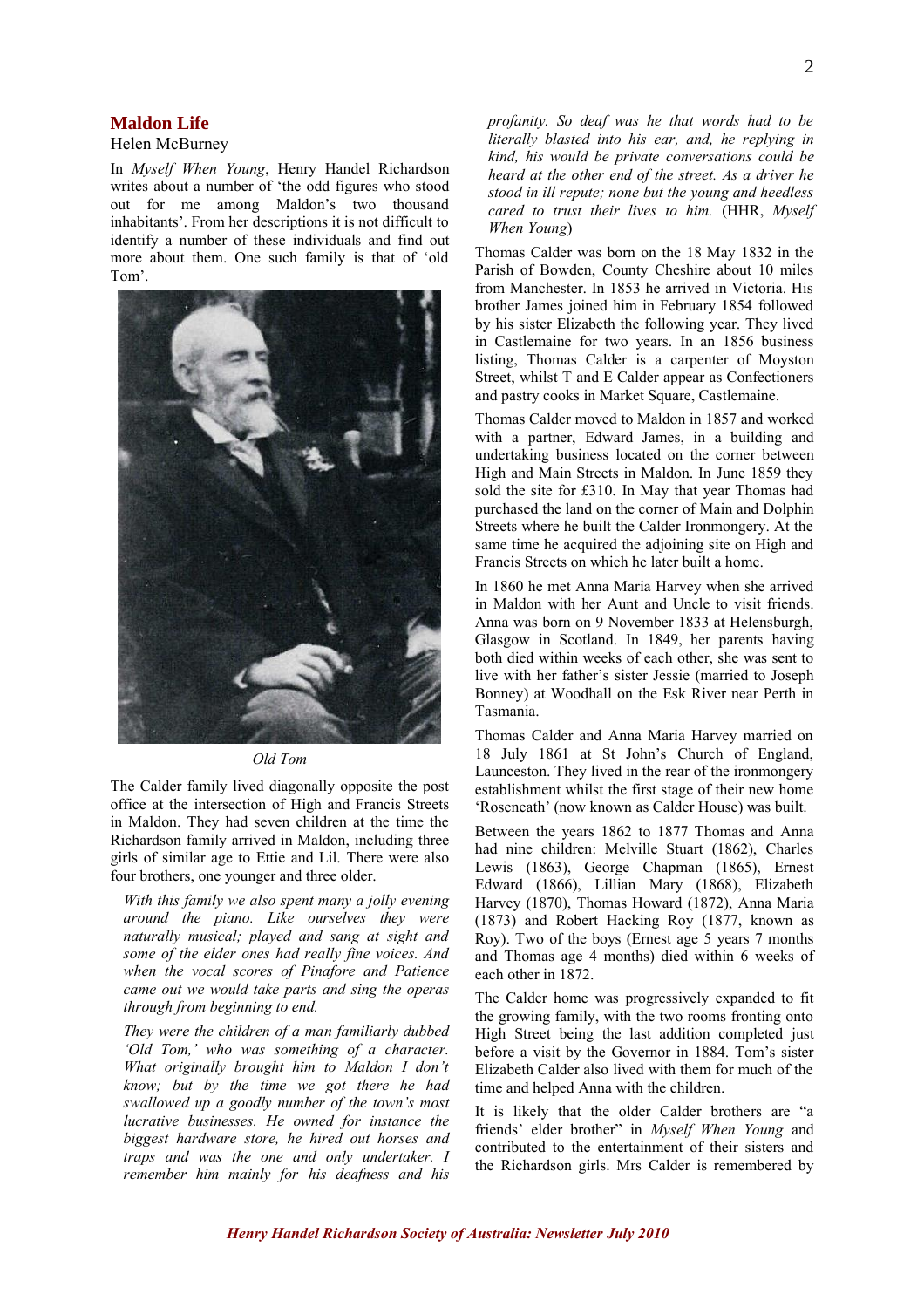HHR in *Myself When Young* as 'fat and elderly, tired out by her many children and by the scorching heat of kitchen fires' and 'apparently always cross".



*Anna Calder (before she was 'fat and elderly')*

Much of what is known about Calder family life is recorded in the diaries of Lillian Calder who lived at Roseneath until her death in 1940. Her diary for 1887 records Ettie and Lil Richardson staying with the Calder family on the night before they left Maldon to live in Richmond. Lillie Calder's accounts of musical entertainment around the piano, walks, picnics and card games with friends are similar to those reported by Henry Handel Richardson in *Myself When Young*. She also records a love of tennis. *The Tarrangower Times* (Maldon newspaper) in the 1880s has frequent reports of progress in the local mixed doubles roundrobin competition, mentioning Lillian and Charles as regular participants. Charles Calder is also regularly mentioned in the paper for his fine singing voice and he often provided entertainment at musical events in the town. *The Tarrangower Times* also reports on the entertainment provided by 'Mrs Jarley's Waxworks' mentioned by HHR. The Calder family attended the Holy Trinity Anglican Church. Whilst the boys were sent to boarding school for their education, all of the girls remained at home and were educated locally.

In the Maldon Museum collection there is a photocopy of a handwritten letter from HHR to Lillie Calder dated 7 May 1939. In this letter HHR recalls Lil and herself staying with the Calder family on the night before they left Maldon for Richmond. The letter from HHR is clearly a reply to one where Lillie Calder is writing that she has recently suffered a stroke. Lillie died in July 1940.

The Calder family are well represented in the Maldon cemetery. The family plot is close to the front gate and has a memorial remembering:

Thomas Calder born 19 May 1832 in Manchester, died 25 December 1906. Anna Maria Calder née Harvey born 9 November 1833 in Glasgow died 7 December 1913. Ernest Edward (b. 26 Dec 1866, d. 9 August 1872). Thomas Howard (b. May 1872, d. 24 Sept 1872). Charles Lewis (b. 30 May 1863, d. 3 March 1942). Lillian Mary (b. 28 Dec 1868, d. July 1940) and Elizabeth Calder (Tom's sister).

In other plots in the Maldon cemetery you can find memorials to other members of the Calder family. Melville Stuart Calder (b. 19 April 1862, d. 1917 in Geelong) has a plot adjacent to the main road towards the newer part of the cemetery and adjoining his plot is that of Elizabeth Harvey Nankivell (née Calder, b. 9 July 1870, d. 22 June 1930 buried at Maldon with her husband Roger Leonard Nankivell, the son of another well known Maldon family).

Both Calder House (the family home) and Tom Calder's business premises on the corner of Main and Dolphin streets remain in use in Maldon life today, however they are in private ownership and can only be viewed from the exterior.

<u>קקקקקקקקקקק</u>

#### **Medicine on the Ballarat Goldfields**

#### Bruce Steele (Adjunct Research Fellow in English at Monash)

*[For the past few months, Bruce Steele has been working on a biographical sketch of Henry Handel Richardson's father, Dr Walter Lindesay Richardson. This is an edited extract from his work in progress.]*

For more than 18 months before his marriage in August 1855, Walter had been not only a store-keeper at Mt Pleasant. Although he told Mary 'I do not practice', he was to some degree tending patients and providing medicines. His own little pen sketch of his store bore the additional sign 'Surgeon' and he was well known at the Post Office and elsewhere as Dr Richardson. What he meant by not practising was that he had not set up in a formal practice. Accidents were common and diseases prevalent on the goldfield and treatment was needed quickly.

There were few doctors for the thousands of settlers and itinerant diggers—though fewer lawyers, Walter observed wryly. Doctors also acted as dentists. 'Business has been a little better since you left,' he wrote to Mary in 1856,  $-$  I drew a tooth this morning  $&$  charged 10/-. I have no objection to as many patients as like to come at that rate.' He was in touch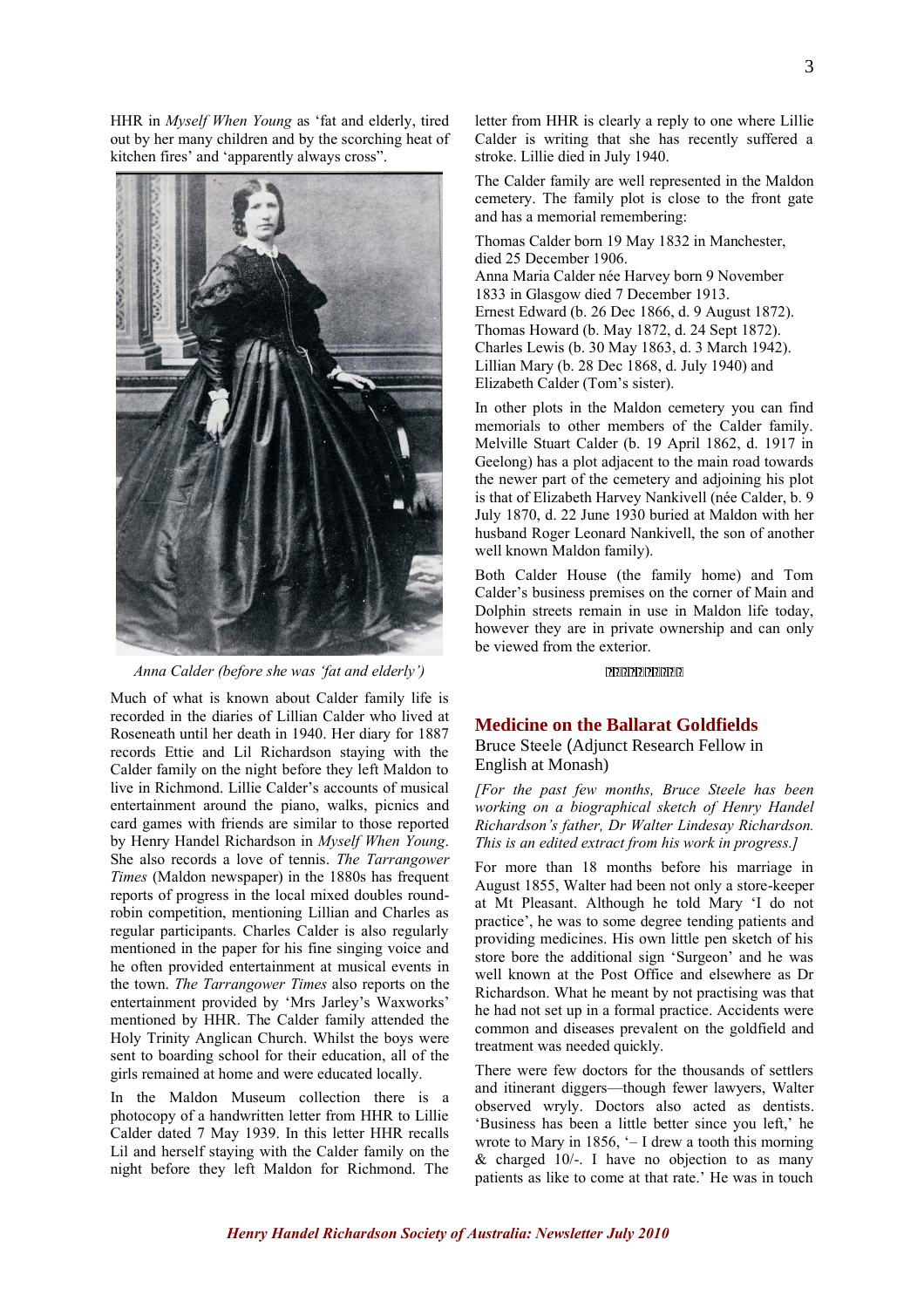with full-time doctors: in certain cases he sought second opinions—as in the case of the serious illness of 'a friend' in June 1855. Mary's brother, William Bailey, an asthma sufferer, had consulted Walter professionally. If there was no improvement after his treatment, Walter wrote, 'I should make him have some other medical man's opinion.' As early as March 1853, shortly after his arrival in Ballarat, he was associated with an American medico, Dr Charles Kenworthy, especially in obstetrical cases in which he even performed surgical procedures. After his official registration on December 1, 1856, he continued to work on cases in the Sebastopol district with Dr Kenworthy.



*Dr Walter Lindesay Richardson (aged about 36)*

Once Walter finally decided to return to full-time professional practice, medical concerns took over from botanical and other subjects in his letters to papers. In its April 1857 issue, the Australian Medical Journal published his long, strongly argued letter to the editor on the subject of the "Medical Reform Bill" currently before the Victorian parliament. His aim was to highlight the weakness of the Bill which was an attempt legally to control unregistered and charlatan medical practitioners. Although it is a contribution to a respected professional journal, Walter signed himself as 'Medicus', a pseudonym he usually reserved for letters to newspapers. He, nevertheless, gave his address as Ballarat. Presumably his use of the penname was because, at the time he actually wrote the letter (he dated it 8 December 1856), he was not yet set up as an established

practitioner. That was not made public until March 1857.

The aim of his letter is to present his argument against the shortcomings of the Bill. However, his supporting evidence gives a vivid description of Walter's medical experience since arriving on the goldfields. It acts also as a corrective to his disclaimer 'I do not practice. . .'

**\*\*\*\*\***

#### **MEDICAL REFORM BILL**.

To the Editor of the *AUSTRALIAN MEDICAL JOURNAL.*

Sir,

I have perused with much interest the 'New Bill,' and am convinced that it will not accomplish the desired end—that of cleansing the Augean stable of medicine. Those who framed the Bill may have been conversant with the empiricism of Melbourne and vicinity; but from the tenor of the Bill, I am convinced that they have no idea of the wants of the profession on the diggings. Such being the fact, I shall take the liberty of making a few statements, and offering a few suggestions.

In order to protect the community from the host of swindlers in the shape of druggists and unqualified practitioners, who infest the diggings, the Ballarat Medico-Chirurgical Society have kept a standing advertisement in the local papers, of the names and residences of all the legally qualified practitioners of the district. Yet in the face of this public advertisement, a venerable old empiric placed in large letters over his door, 'Legalized Physician and Surgeon.' A druggist without a vestige of a medical education commenced practice, and erected a large sign, with the following inscription:– 'Surgeon from the Melbourne Hospital.' An act that would prevent honest men from prescribing, and deceiving the unsuspecting public, would not keep such unprincipled impostors as those alluded to, from obtaining money under false pretences, sacrificing human life, and robbing educated men of that which legally and justly belongs to them. Nothing but a stringent law will prevent such empiries from imposing upon the ignorant and unsuspecting. If prevented from obtaining fees for services rendered, they will prescribe gratuitously, and 'pile on the agony' for vile drugs prescribed.

The legal profession, that to a great extent merely deals with a man's pocket and liberty, is protected from quacks and quackery. Yet a profession whose office is to save or sacrifice life, has no protective laws. The human machine is exceedingly complicated, and liable to a multiplicity of derangements, the successful treatment of which requires years of study and observation. Such being the fact, it is not honest or just that a host of unprincipled pretenders to medical science should be allowed to tamper with human life, and injure and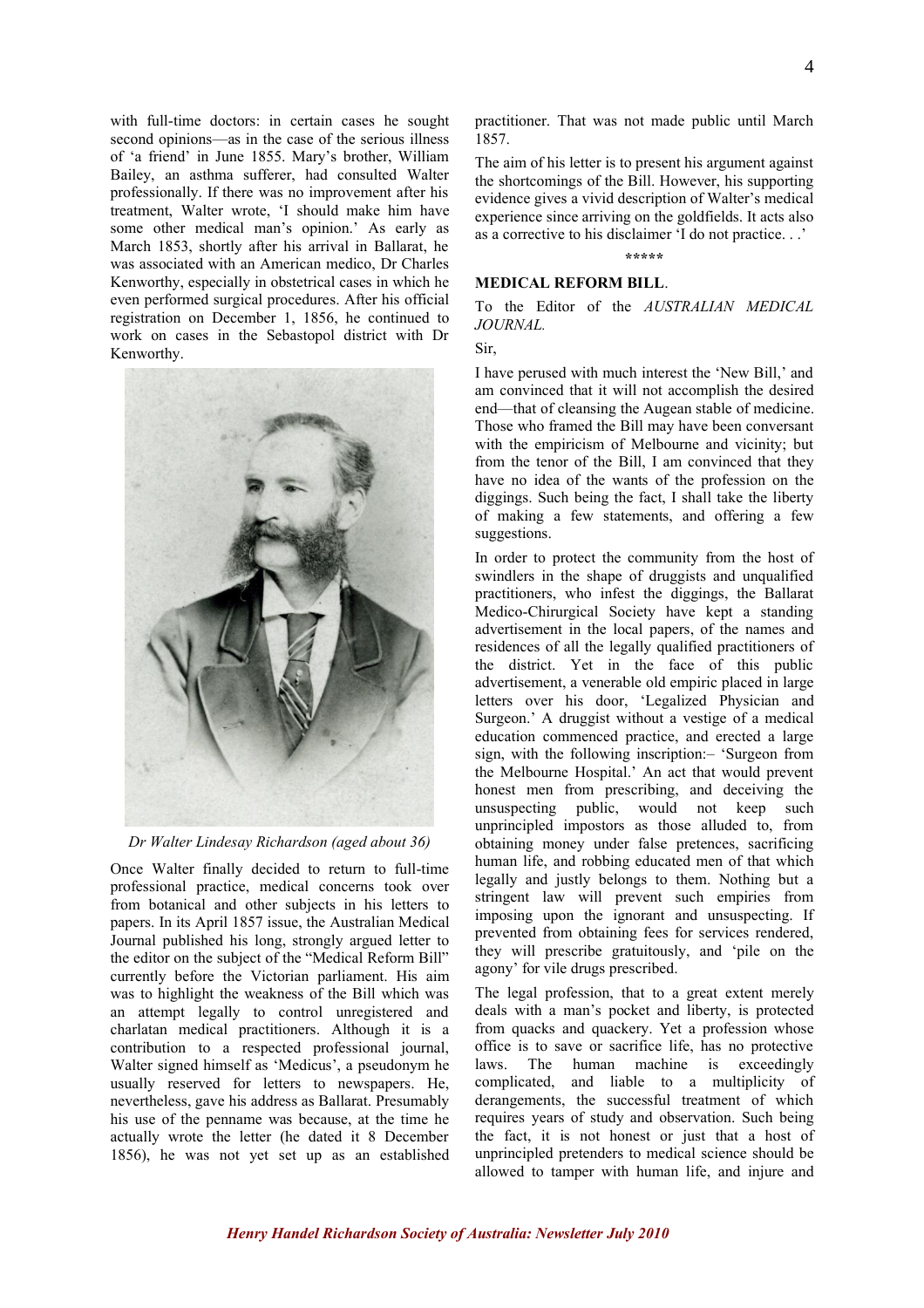deceive the unsuspecting. If a person picks a pocket, or steals a horse, he receives a severe and merited punishment. Yet, strange to say, a quacking druggist can keep what was at first a simple case under treatment until it becomes incurable, or maltreats a patient, and does it with perfect impunity. Strange justice! a strange government that acknowledges that a man's life is of less value or importance than his purse or his horse!

In order to illustrate the extent to which quackery is carried in the goldfields, I shall merely refer to a few of the cases that have come under my notice within a limited period. A child was attacked with pneumonia, and the mother carried it to the shop of one of these scientific druggists for advice. The soi-disant physician was absent, and his wife, concluding that the 'grey mare was the better horse', tried her skill, and ordered rhubarb and magnesia. The prescription of the druggist's wife was continued for several days; and as the child became rapidly worse, one of my medical friends was called, and on examination found that there was no hope for the child. Twelve hours closed the scene, and the physician received the blame of destroying its life. A few weeks since I was consulted by a party who has lost an arm through the ignorance of a practising druggist. The case is briefly as follows:– The man had an attack of disease, and called in a druggist who assumes the name of 'Doctor.' Our empiric pulled out his lancet, and plunged it into his victim's arm. The result was puncture of the artery. Discovering his error, he applied a compress, and a very tight figure of eight. This was retained for days; mortification supervened, and the man's arm was amputated. This new-fledged son of Esculapius kept out of the way for a few weeks, but has recently appeared, and has again resumed the duties of the profession. I had a man under my care recently, who received an injury of the leg. He was treated by a doctoring druggist, and six months after he came under my hands. On examination I found that there had been fracture of middle of femur, and that the fragments overlapped about three inches. The inner condyle had been broken from the shaft, much displaced, and entirely overlooked in the treatment. The consequence is, the man is a cripple for life. I was consulted by a female with staphyloma of both eyes, and upon inquiry, found that she had been using an 'eye lotion' for over four months. Upon examination I found it to be a weak solution of acetate of lead. She informed me that when she commenced with the 'Dispensary doctor,' she had a 'slight attack of sore eyes,' but that she had been 'gradually getting worse.' In this instance a woman lost her sense of sight through the cupidity of an unprincipled druggist. This veritable doctoring druggist, finding that starvation was staring him in the face at Mount Blackwood, migrated to this locality. Soon after his arrival he found business dull, and erected a bovine sign, with the following

inscription, 'Horse and Cattle Medicines'. Horses and cattle proving distressingly healthy, he put up on each side of his shop in large letters, 'Medical Dispensary', and made a charge of '10s. 6d. for office prescriptions.'

I was requested to visit a party who had been thrown from a spring cart. On entering the place into which he had been carried, I was surprised to find a doctoring druggist in attendance. This second Sir Astley Cooper informed me that 'the man had fracture of both bones of the forearm, and that he had fixed them all right.' Curiosity led me to watch Sangrado's movements. He applied two narrow splints to each aspect of the arm, and bound it up tightly, with an eight-inch bandage. Comment would be superfluous. Within six months, I have been consulted by two parties who have been injured at the windlass. In both instances there had been fracture and displacement of the nasal bones. These parties had been treated by doctoring druggists, and the result was disgusting deformity. A few weeks since I was consulted by a young man with sub-acute articular rheumatism. I found on inquiry that he had been treated for six weeks by a druggist, and that the last advice was, 'Wait until fine weather comes, and you will get better.' The patient informed me that he had been suffering for a number of weeks from a severe pain in the left side, and that when he mentioned it, the druggist remarked that 'it was nothing.' Upon examination, I found organic disease of heart. In this instance, if proper treatment had been instituted, this victim would have been saved a lifetime of suffering.

The above are but a few of the cases that have come under my notice within a limited period. Many unprincipled druggists upon the gold-fields will stoop to any unjustifiable act to make a few shillings. In short, they deceive the community, obtain money under false pretences, rob the profession, and last, though not least, do an incalculable amount of injury.

Midwifery, on the gold-fields, is to a great extent in the hands of illiterate women, and a large proportion of them are drunkards. Their charge is about one-third of that of medical men, and the consequence is, that the Registrar-General will never become enlightened on the subject of still-born children. To illustrate this portion of my subject, I will cite a recent case. At 4 a.m. on the morning of the 26th of October, I was requested to visit a woman in labour. I found a midwife in attendance, and ascertained that on the preceding day, at 4 p.m. the head was nearly born, the pains suddenly ceased, and the head receded. Upon examination I found that the child was dead. I at once called in two medical men, and the patient was delivered by instruments. The mother died soon after delivery, and I found upon examination that the uterus had sustained a rupture about eight inches in length. If a practitioner of medicine had been in attendance, the life of the child, and that of the mother, might have been saved. Upon inquiry I found that this feminine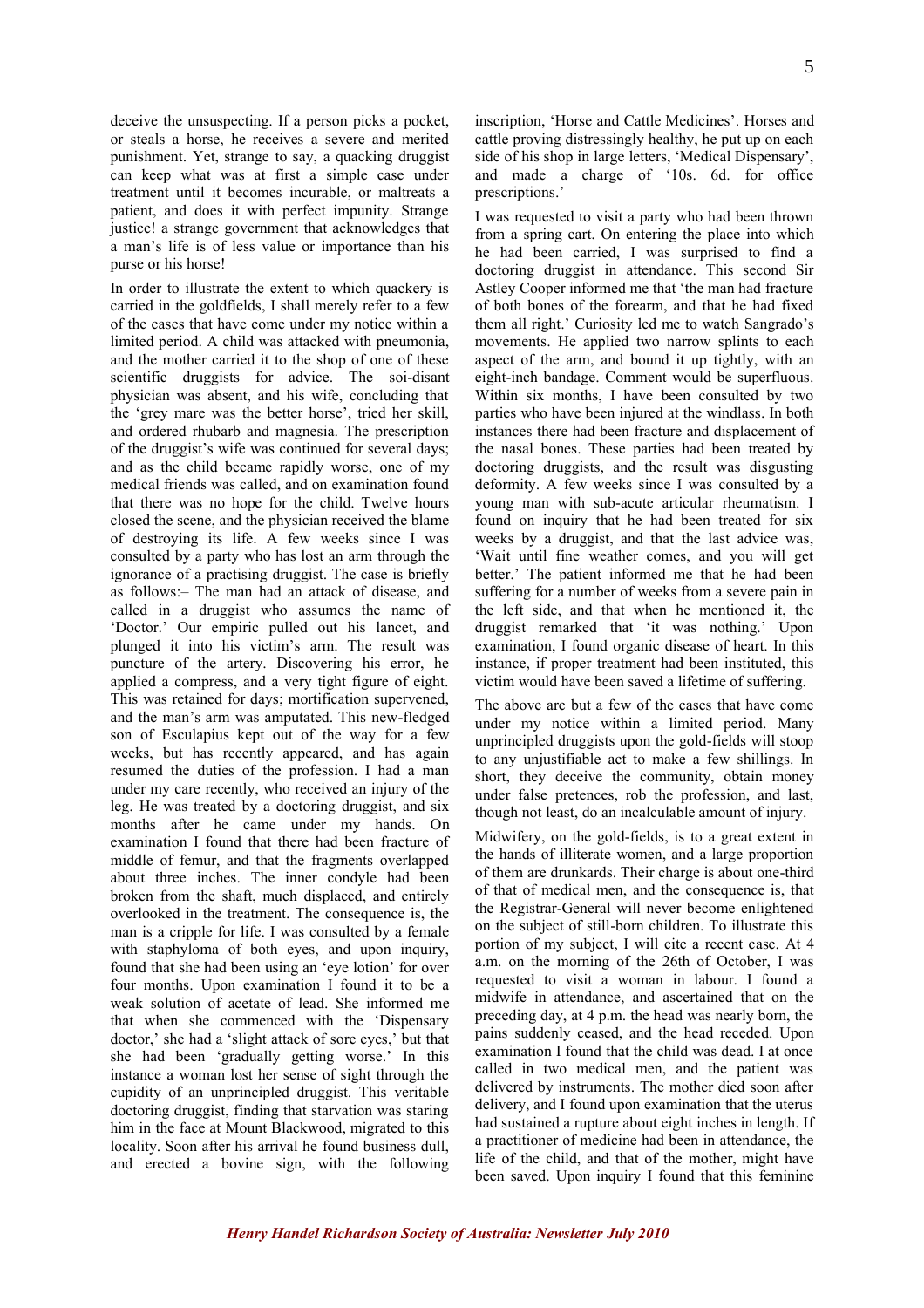accoucheur keeps a sly grog shop, and sells nobblers when not obstetrically employed. She has made it a business to visit pregnant females, praise her success, refer to her extensive business, and finish her harangue by stating that 'she never required a doctor to be called in, for she was competent for any case;' and that she had 'a letter from a Melbourne doctor, certifying that she understood her business.'

Now, Mr. Editor, lives are still to be sacrificed, and such impostors as the one above alluded to are to go unpunished. The Act should prevent any person or persons from practising midwifery, or attending females during the progress of parturition, unless such person be a legally qualified medical practitioner, or possess a certificate of obstetrical competency from the Medical Board.

Since the preceding was written, I have prescribed for a man whose case is as follows. —He had an attack of retention of urine, the result of spasmodic stricture, and consulted a barber, who claims to be 'a doctor.' The knight of the razor made his victim lie upon his abdomen, and in this position attempted to pass a metallic catheter. He met with an obstruction, applied great force, and the instrument suddenly passed inwards; and he exultingly told his patient 'that the water would run away.' The instrument was 'retained for half an hour,' and instead of water about eight ounces of blood flowed. The soapy doctor withdrew the instrument, and rubbed powdered chocolate over the patient's abdomen. At the present moment the patient has an extensive abscess, involving the perineum and scrotum, the sequence of false passage and urinary infiltration.

Your new Medical Bill may be adequate to regulate the practice of medicine and surgery in Melbourne and vicinity, but it will not prevent from practising the herd of unprincipled quacks who infest the goldfields. To accomplish the desired end, the Act should read, that 'any person who shall, after the expiration of three months after the first election of the Medical Board as aforesaid, practise as physician, surgeon, or apothecary, or prescribe for, or treat any case of disease or injury, or attend any female during her confinement, not having a certificate or letters testimonial from the Medical Board as a legallyqualified medical practitioner, as hereinbefore provided,' &c.

As framed, the Bill is too lax. Let us have a useful law, or none at all. If the Bill passes under its present form, druggists and midwives will practise as usual.

Instead of pecuniary penalty for the second and any after offence, I would suggest imprisonment; for I candidly believe that a few lessons in practical mineralogy would have a beneficial tendency in converting these impostors into honest men. I am confident that it would prove beneficial to have the following as a part of the Act That in any case where a person dies under the care or treatment of an unqualified practitioner, that such practitioner shall be considered guilty of manslaughter, and tried for such offence.

If the present effort of the Victoria Medical Society should fail, I would respectfully suggest that the Society call a Medical Convention, to be holden at such time and place as the Society may designate, and request the profession in each city, town, and diggings to organize and send delegates to such convention. Let the convention discuss the subject, draft a memorial to the Legislature, praying for the passage of an Act to protect the community and profession. Let the executive appointed by the convention forward to each legally-qualified medical practitioner of this colony one or more copies of the memorial, with a request to obtain as many signatures as possible; and likewise instruct them to transmit their copy or copies of memorial, with names appended, to the executive committee, within a given period. By some such proceeding, a memorial, with at least 20,000 signatures attached, could be laid before the Legislature, and would have weight and be noticed by the Government. No profession, or set of men, can exert the same amount of influence as the medical; and if unity of action could be obtained, wholesome laws might be enacted, protective of human life and the rights of an honourable profession.

I trust, Mr. Editor, that you will forgive me for the amount of space I have occupied; but I have been induced to pen the preceding, from the fact that am convinced that the metropolitan medical men are not conversant with the wants of the community and profession on the gold- fields.

> I remain, &c. MEDICUS

Ballarat, Dec. 8th, 1856.

\*\*\*\*\*

If this is to any degree typical of Walter's experience of medicine on the goldfields, it must have acted as a strong incentive, given his ability and experience, to take up the challenge of medical practice. It is also typical of his accomplished rhetorical style in controversy and also, no doubt, of his public oratory, for which he gained such a positive reputation.

#### **THE COMMITTEE**

| President:        | Rex Fuge       | $(03)$ 5726 1467 |
|-------------------|----------------|------------------|
| Vice President:   | Graeme Charles | $(03)$ 5726 1173 |
| Secretary:        | Meg Probyn     | $(02)$ 4871 3134 |
| Treasurer:        | Dot Charles    | $(03)$ 5726 1173 |
| Committee members |                |                  |
|                   | Clive Probyn   | $(02)$ 4871 3134 |
|                   | Mary Fuge      | $(03)$ 5726 1467 |
|                   | Janey Runci    | 0438573022       |
|                   |                |                  |